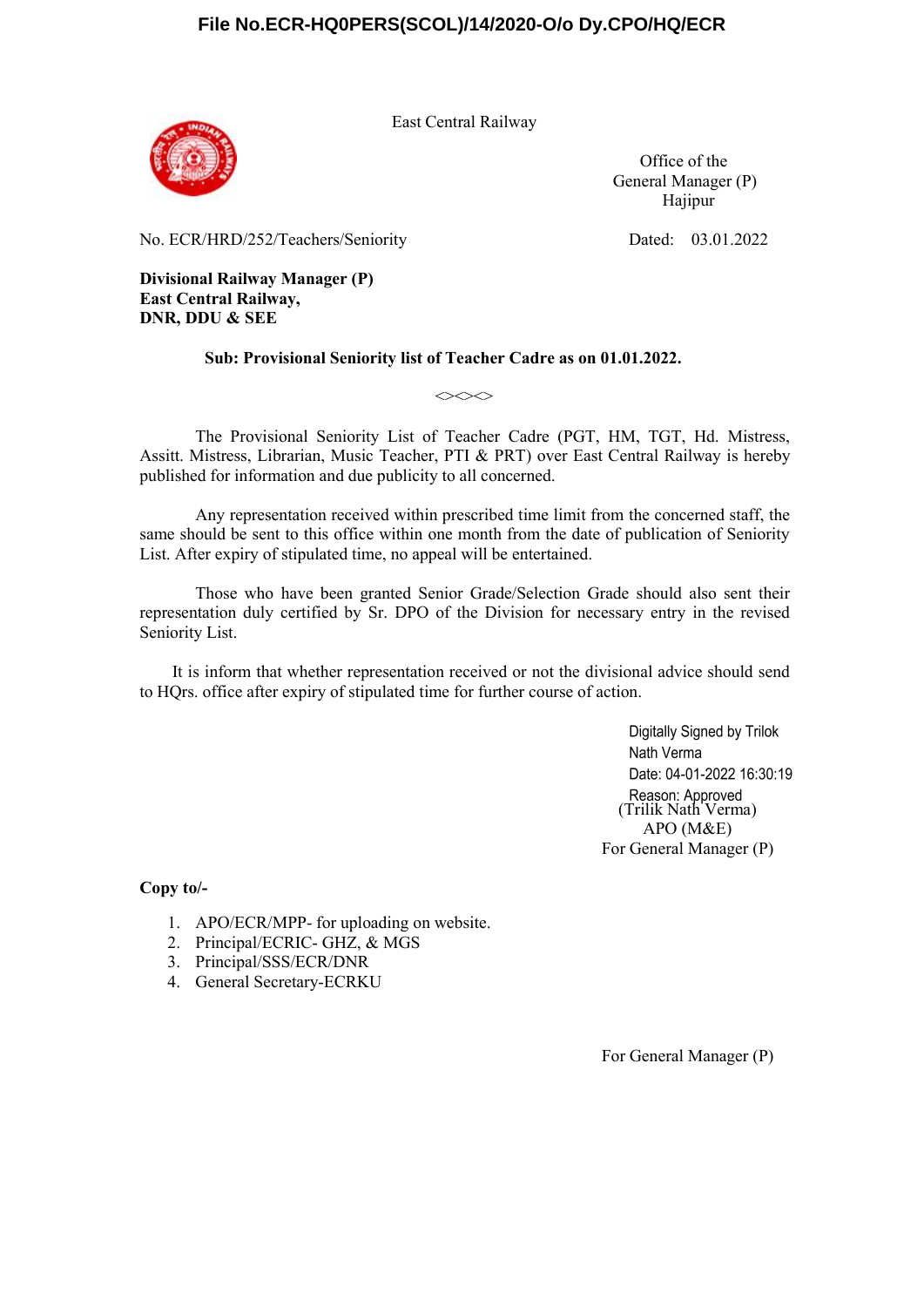#### **Seniority List as on 01.01.2022**

| - -               |                                 |      |                               |       |
|-------------------|---------------------------------|------|-------------------------------|-------|
| Deptt.- Personnel | 7th Pay Matrix Level-8          |      |                               |       |
| Unit: HQ/HJP      | Design. - Post Graduate Teacher | Per. | Sanctioned Strength<br>Tem/WC | Total |
|                   |                                 |      |                               |       |

|              | Break up of 37 post of PGTs (Inter college/MGS-16, Garhara Inter college-10 & DNR-11) |                          |            |            |                    |                       |                              |           |                                                |    |                                                    |                                                               |         |  |  |
|--------------|---------------------------------------------------------------------------------------|--------------------------|------------|------------|--------------------|-----------------------|------------------------------|-----------|------------------------------------------------|----|----------------------------------------------------|---------------------------------------------------------------|---------|--|--|
| ,<br>2<br>s. | Name<br>(Sri/Smt/Miss)                                                                | Father's Name<br>(S/Sri) | Community  | Design     | غ<br>ع<br>ند<br>آھ | Place of<br>Working   | Educational<br>Qualification | Subject   | 80Q                                            | δQ | e of entry<br>Present<br>Grade<br>Date<br>$\sigma$ | Date<br>Seniority                                             | Remarks |  |  |
|              | Sarwar Azim                                                                           | Md Abu Zafar             | UR.        | PGT        | 10319050           | ECRIC/DDU             | M.Sc(Che),<br>B.Ed.          | Chemistry |                                                |    | 05.03.1968 25.07.1995 25.07.1995 25.07.1995        |                                                               |         |  |  |
|              | 2 Shiv Kumar                                                                          | Late Devideen            | <b>SC</b>  | <b>PGT</b> | 07339252           | ECRIC/DDU             | M.Sc(Phy),<br>B.Ed.          | Physics   |                                                |    |                                                    | 01.08.1968 23.03.1998 02.12.2000 02.12.2000                   |         |  |  |
|              | 3 S.S. Sharma                                                                         | Bhajanlal Sharma         | <b>UR</b>  | PGT        | 23000520           | <b>ECRIC/ GHZ</b>     | M.A, B.Ed.                   | Sanskrit  |                                                |    |                                                    | 10.07.1965 01.11.1993 15.09.2004 15.09.2004                   |         |  |  |
|              | 4 A. K. Gupta                                                                         | Bechan Prasad<br>Gupta   | <b>OBC</b> | PGT        | 05982658           | <b>ECRIC/ GHZ</b>     | M.Sc, B.Ed.                  | Math      | 01.01.1974  20.08.2001  10.06.2005  10.06.2005 |    |                                                    |                                                               |         |  |  |
| 5            | Vipin Kumar<br>Tiwari                                                                 | R.A. Tiwari              | UR.        | PGT        | 09373779           | ECRIC/DDU             | MA(Pol. Sc),<br>B.Ed.        | Pol.Sc.   |                                                |    | 28.03.1963 30.04.1993 18.08.2017 18.08.2017        |                                                               |         |  |  |
|              | 6 Ramaytar Yaday                                                                      | Lt. Uttin Yadav          | <b>OBC</b> | <b>PGT</b> | 08020619           | ECRIC/ GHZ            | M.A, B.Ed.                   | English   |                                                |    | 06.11.1969 10.04.1999 18.08.2017 18.08.2017        |                                                               |         |  |  |
|              | 7 F.D.Munda                                                                           | D.S. Munda               | <b>ST</b>  | PGT        | 08021570           | <b>ECRIC/ GHZ</b>     | M.Sc, B.Ed.                  | Biology   |                                                |    | 28.02.1975 05.01.2000 18.08.2017 18.08.2017        |                                                               |         |  |  |
| 8            | Ramesh Singh<br>Yadav                                                                 | Late B.R.S. Yadav OBC    |            | PGT        | 12101102           | ECRIC/DDU             | MA, B.Ed.                    | Economics | 01.10.1965 01.05.1993 18.08.2017 18.08.2017    |    |                                                    |                                                               |         |  |  |
| 9            | Makeshwar<br>Yadav                                                                    | Deo Narayan<br>Yadav     | <b>OBC</b> | PGT        | 09395519           | ECRSSS/<br><b>DNR</b> | M.Sc, B.Ed.                  | Maths     |                                                |    | 23.01.1963 30.06.1999 18.08.2017 18.08.2017        |                                                               |         |  |  |
| 10           | Sudhir Kumar<br>Shandilaya                                                            | Anandi Prasad<br>Singh   | UR.        | PGT        | 08027500           | ECRSSS/<br><b>DNR</b> | M.A, B.Ed.                   | Economics | 15.06.1975 02.03.2001 18.08.2017 18.08.2017    |    |                                                    |                                                               |         |  |  |
| 11           | Harishchandra<br>Prasad                                                               | Jaishri Prasad           | <b>SC</b>  | PGT        | 10338895           | ECRIC/DDU             | MA(Geo) B.Ed                 |           |                                                |    |                                                    | Geography   04.08.1967   12.04.2002   18.08.2017   18.08.2017 |         |  |  |

**Total - 11 PGTs (Only Eleven)**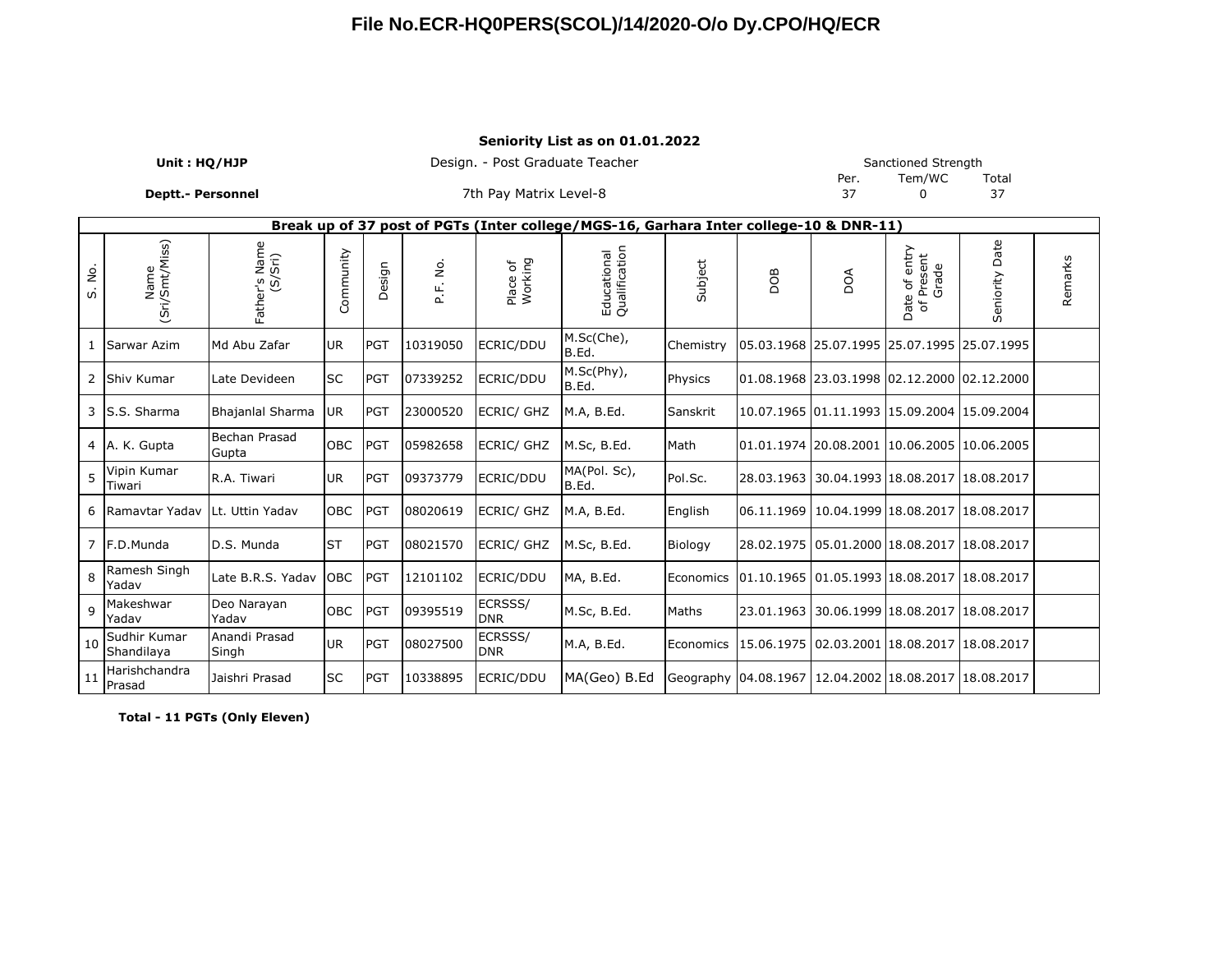|                                      | Unit: HQ/HJP             |                          |                 | Sanctioned Strength |            |                                   |                              |         |                                             |           |                                                     |                |         |
|--------------------------------------|--------------------------|--------------------------|-----------------|---------------------|------------|-----------------------------------|------------------------------|---------|---------------------------------------------|-----------|-----------------------------------------------------|----------------|---------|
|                                      | <b>Deptt.- Personnel</b> |                          |                 |                     |            | 7th Pay Matrix Level-8            |                              |         |                                             | Per.<br>3 | Tem/WC<br>0                                         | Total<br>3     |         |
| $\dot{\mathsf{S}}$<br>$\mathfrak{S}$ | Name<br>(Sri/Smt/Miss)   | Father's Name<br>(S/Sri) | Community       | Design              | غ.<br>P.F. | Working<br>Ⴆ<br>Place             | Educational<br>Qualification | Subject | DOB                                         | DOA       | entry of<br>it Grade<br>Present<br>$\sigma$<br>Date | Seniority Date | Remarks |
|                                      | 1 Sazid Anwar            | Md. Faruk                | UR <sub>1</sub> |                     |            | HM 07325691 ECRSSS/DNR M.A, B.Ed. |                              | Urdu    | 03.01.1962 30.10.1990 28.03.2008 28.03.2008 |           |                                                     |                |         |

**Total -01 HM (Only One)**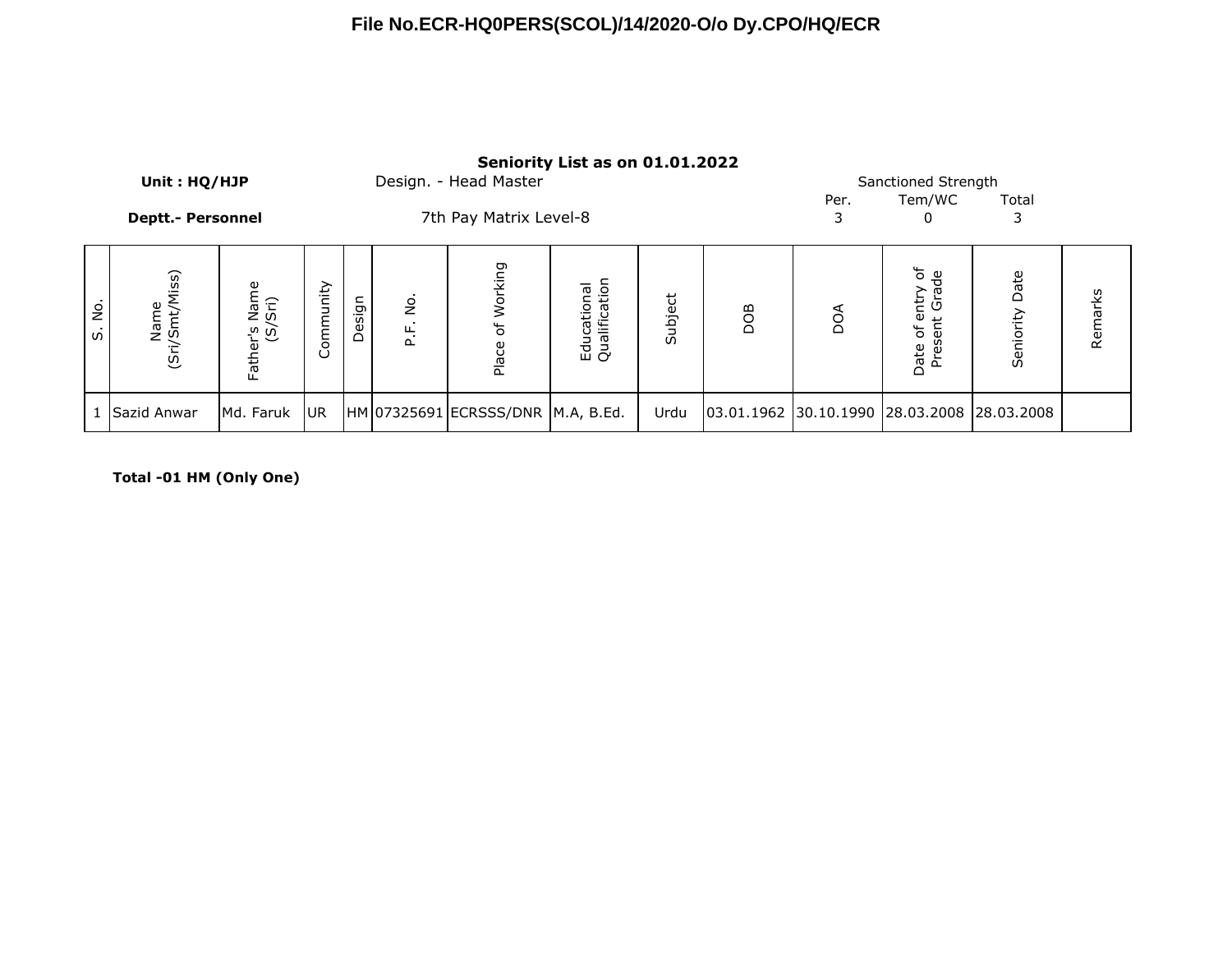#### **Seniority List as on 01.01.2022**

|          | Unit: HQ/HJP                     |                          |             |        |               | Design. - Head Mistress                             |                              |                                             | Per. | Sanctioned Strength<br>Tem/WC                                    | Total               |         |
|----------|----------------------------------|--------------------------|-------------|--------|---------------|-----------------------------------------------------|------------------------------|---------------------------------------------|------|------------------------------------------------------------------|---------------------|---------|
|          | <b>Deptt.- Personnel</b>         |                          |             |        |               | 7th Pay Matrix Level-7                              |                              |                                             |      | 0                                                                |                     |         |
| ġ<br>ui. | SS)<br>Name<br>(Sri/Smt/         | Father's Name<br>(S/Sri) | nity<br>Com | Design | ş<br>۲.<br>P. | ρĻ<br>운                                             | Educational<br>Qualification | <b>BOG</b>                                  | δQ   | င့် မိ<br>ത<br>entr<br>t Gra<br>Ⴆ<br>gg<br>Date<br>Φ<br>$\Omega$ | Date<br>È<br>Senior | Remarks |
|          | 1 Smt. Sunita Kumari C.B. Prasad |                          |             |        |               | UR Hd. Mistress   10318410   ECRSSS/DNR B.Sc, B.Ed. |                              | 07.09.1964 27.07.1995 27.07.1997 27.07.1997 |      |                                                                  |                     |         |

**Total-01 Hd.Misstress (Only One)**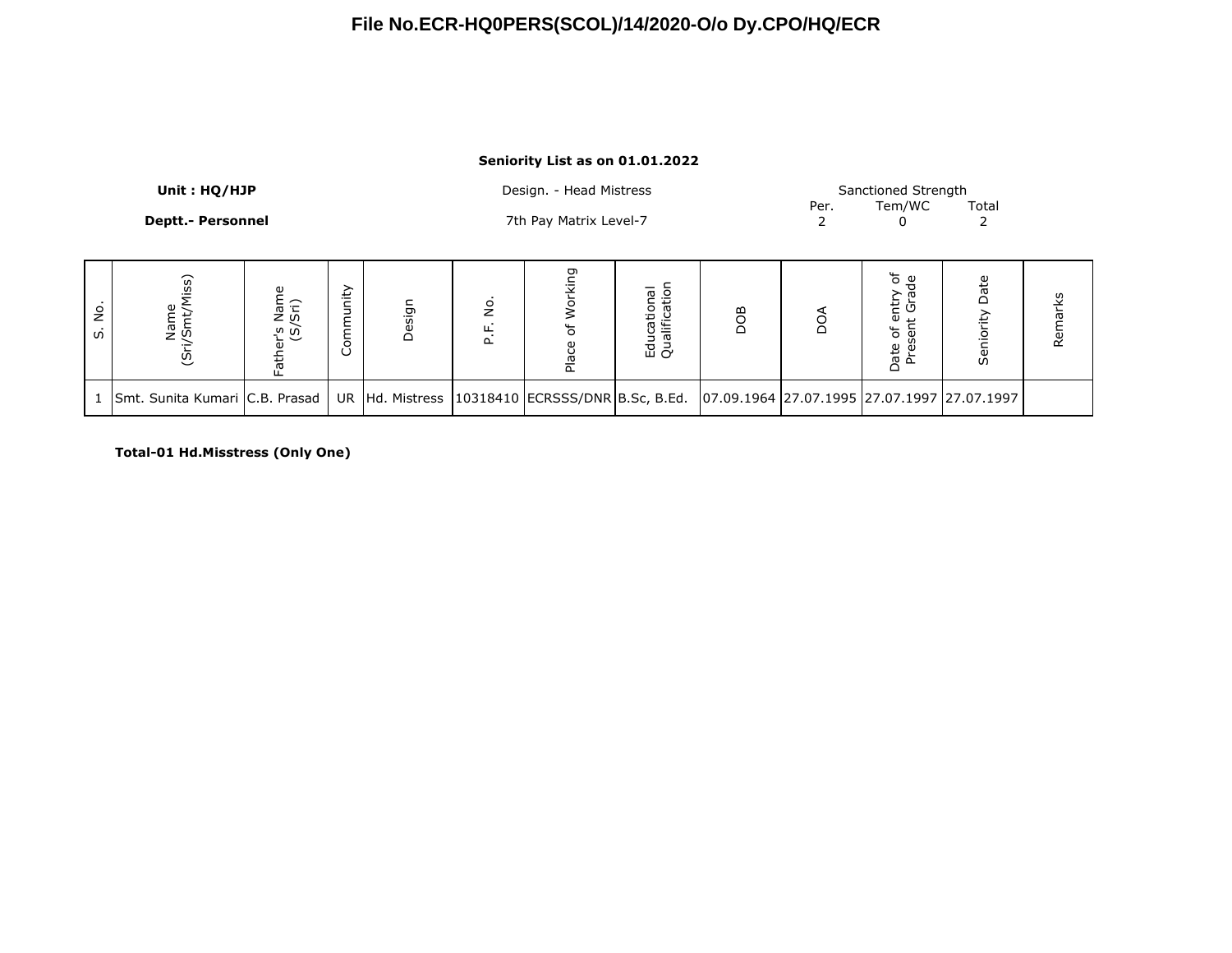|          |                          |                             |            |                       |          |                                    | Seniority List as on 01.01.2022 |                 |            |                                  |                                             |                |         |
|----------|--------------------------|-----------------------------|------------|-----------------------|----------|------------------------------------|---------------------------------|-----------------|------------|----------------------------------|---------------------------------------------|----------------|---------|
|          | Unit: HQ/HJP             |                             |            |                       |          | Design. - Trained Graduate Teacher |                                 |                 |            | Per.                             | Sanctioned Strength<br>Tem/WC               | Total          |         |
|          | <b>Deptt.- Personnel</b> |                             |            |                       |          | 7th Pay Matrix Level-7             |                                 |                 |            | 86                               | $\mathbf 0$                                 | 86             |         |
| ρġ<br>s. | (Sri/Smt/Miss)<br>Name   | Father's Name<br>(S/Sri)    | Community  | Design                | P.F. No. | Place of<br>Working                | Educational<br>Qualification    | Subject         | BOO        | DOA                              | Date of entry<br>of Present<br>Grade        | Seniority Date | Remarks |
| 1        | Md.Aurangjeb             | Late Md. Makbul             | <b>UR</b>  | <b>TGT</b>            | 07330613 | ECRSSS/DNR M.A, B.Ed.              |                                 | <b>URDU</b>     | 07.01.1967 | 29.08.1992 29.08.1992            |                                             | 29.08.1992     |         |
| 2        | Ashok Prasad             | Late C. Prasad              | <b>UR</b>  | <b>TGT</b>            | 08016689 | <b>ECRIC/MGS</b>                   | B.Sc, B.Ed.                     | Pure<br>Science | 11.01.1962 |                                  | 07.02.1991 16.08.1994 16.08.1994            |                |         |
| 3        | U.K. Pandey              | Dayanand Pandey             | <b>UR</b>  | <b>TGT</b>            | 09360189 | <b>ECRIC/MGS</b>                   | MA, B.Ed.                       | English         |            |                                  | 12.04.1964 12.01.1991 31.07.1995 31.07.1995 |                |         |
| 4        | Rafat-Uz-Zohra           | Dr. Rashid Hussain          | <b>UR</b>  | <b>TGT</b>            | 07335921 | ECRSSS/DNR M.A, B.Ed.              |                                 | <b>URDU</b>     | 21.10.1962 | 28.07.1995 28.07.1995            |                                             | 28.07.1995     |         |
| 5        | Brijesh Singh            | Chandrama Singh             | <b>UR</b>  | <b>TGT</b>            | 10313412 | <b>ECRIC/MGS</b>                   | MA, B.Ed.                       | English         |            |                                  | 14.04.1965 27.04.1993 29.11.1996 29.11.1996 |                |         |
| 6        | B.K. Sinha               | Late Rajiv Ranjan           | <b>UR</b>  | <b>TGT</b>            | 09373792 | <b>ECRSSS/DNR</b>                  | M.A(Pol.Sc),<br>B.Ed.           | Arts            |            | 25.02.1963 05.05.1993 28.01.1997 |                                             | 28.01.1997     |         |
| 7        | D.K.Mondal               | M. Prasad                   | <b>OBC</b> | <b>TGT</b><br>(CrafT) | 10326595 | RIC/MGS                            | B.A./Dip.in<br>wood craft       | Craft           |            |                                  | 26.01.1970 21.02.1998 21.02.1998 21.02.1998 |                |         |
| 8        | V.K. Mahto               | Lt. Rameshvar<br>Mahto      | SC         | <b>TGT</b>            | 07339240 | <b>ECRIC/GHZ</b>                   | M.Sc, B.Ed.                     | Math            |            |                                  | 05.01.1966 19.03.1998 19.03.1998 19.03.1998 |                |         |
| 9        | Dhanik Chandra<br>Paswan | Sri Bhuvneshwar<br>Paswan   | SC         | <b>TGT</b>            | 07344120 | <b>ECRSSS/DNR</b>                  | M.A,<br>B.Ed.(Sanskrit)         | Sanskrit        |            |                                  | 15.11.1969 17.04.1999 17.04.1999 17.04.1999 |                |         |
| 10       | Jai Prakash<br>Yadav     | Late Ambika<br>Prasad Yadav | <b>UR</b>  | <b>TGT</b>            | 07321958 | <b>ECRSSS/DNR</b>                  | M.A(History)<br>BT, B. Ed.      | Arts            | 05.11.1962 |                                  | 30.08.1989 20.05.1999 20.05.1999            |                |         |
| 11       | Smt. Nirmala<br>Kumari   | Sri Parsuram<br>Tiwari      | <b>UR</b>  | <b>TGT</b>            | 07332713 | <b>ECRSSS/DNR</b>                  | M.A.(Phyco.),<br>B.Ed.          | Arts            | 05.02.1963 |                                  | 27.04.1993 21.05.1999 21.05.1999            |                |         |
| 12       | Parmeshwar<br>Prasad     | Lt.S.N.Prasad               | <b>UR</b>  | <b>TGT</b>            | 07332762 | ECRIC/GHZ                          | M.A. B.Ed.                      | English         |            | 14.11.1965 01.05.1993 20.05.1999 |                                             | 20.05.1999     |         |
| 13       | Madheshwar<br>Pandey     | Sheo Badan<br>Pandey        | <b>UR</b>  | <b>TGT</b>            | 09037382 | <b>ECRIC/MGS</b>                   | M.A. B.Ed.                      | Hindi           |            |                                  | 03.01.1962 01.05.1993 07.07.1999 07.07.1999 |                |         |
| 14       | Vir Bahadur<br>Yadav     | Late Shiv Muni<br>Yadav     | <b>UR</b>  | <b>TGT</b>            | 04791150 | <b>ECRSSS/DNR</b>                  | M.A (Sanskrit)<br>L.T.          | Sanskrit        |            |                                  | 22.03.1963 05.02.1997 11.06.1999 11.06.1999 |                |         |
| 15       | Md. S. Rahman            | Lt. Motiur Rahman           | <b>UR</b>  | <b>TGT</b>            | 08122775 | ECRIC/GHZ                          | B.A, B.Ed.                      | English         |            |                                  | 25.01.1965 25.03.1988 19.08.1999 19.08.1999 |                |         |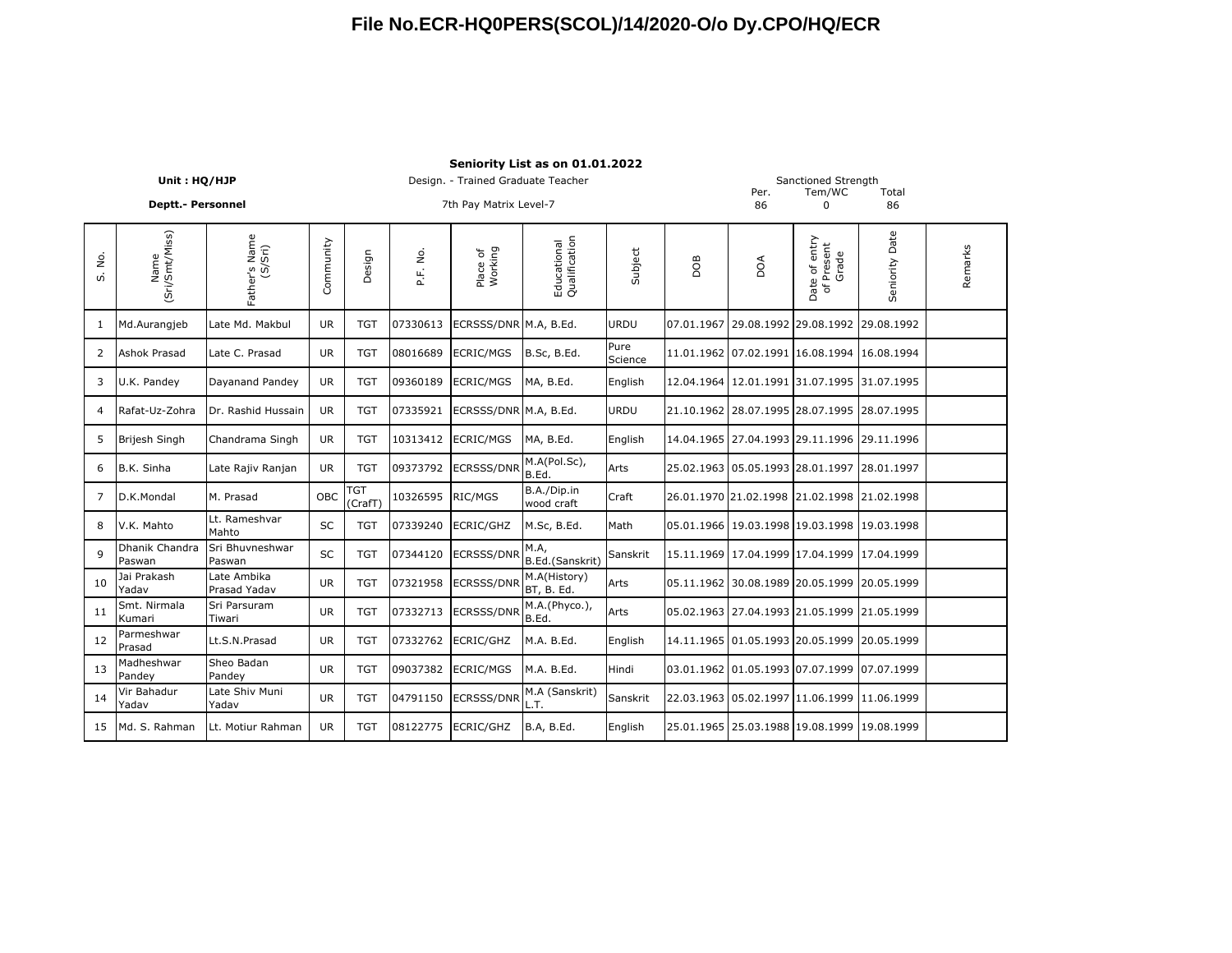| 16 | Dr. Smt Sneh<br>Lata Singh    | Late B.N. Singh                    | <b>UR</b> | <b>TGT</b> | 12118084 | <b>ECRSSS/DNR</b>       | M.A, M.Ed,<br>Ph.D. | Arts             |  | 22.01.1965 10.02.1998 09.02.2000 09.02.2000            |  |
|----|-------------------------------|------------------------------------|-----------|------------|----------|-------------------------|---------------------|------------------|--|--------------------------------------------------------|--|
| 17 | Sushila Bhengra Joseph Bengra |                                    | <b>ST</b> | <b>TGT</b> | 09405513 | <b>ECRIC/MGS</b>        | M.A, B.Ed.          | Sanskrit         |  | 24.01.1962 14.03.2001 14.03.2001 14.03.2001            |  |
| 18 | Jawed Alam                    | Shakeel Ahmad                      | <b>UR</b> | <b>TGT</b> | 10818424 | <b>ECRIC/MGS</b>        | MA, B.Ed.           | Urdu             |  | 28.05.1966 27.04.1993 22.12.2001 22.12.2001            |  |
| 19 |                               | Jai Kumar Sinha Awadh Bihari Sinha | <b>UR</b> | <b>TGT</b> | 09383487 | ECRSSS/DNR M.A. B.Ed.   |                     | Hindi            |  | 01.02.1964 29.07.1995 28.12.2001 28.12.2001            |  |
| 20 | Dhananjay<br>Kumar            | Ram Nagina Singh                   | <b>UR</b> | <b>TGT</b> | 09387006 | ECRIC/GHZ               | B.A, M.A, B.Ed      |                  |  | Eng, Hindi 05.01.1970 17.01.1997 01.01.2002 01.01.2002 |  |
| 21 | Anjani Kumar                  | Sri Satyanarayan<br>Chaudhry       | <b>UR</b> | <b>TGT</b> | 09383591 | ECRSSS/DNR B. Sc, B.Ed. |                     | Pure<br>Science  |  | 07.12.1967 26.07.1995 05.01.2002 05.01.2002            |  |
| 22 | Yogesh Yadav                  | H.S. Yadav                         | <b>UR</b> | <b>TGT</b> | 0938561  | <b>ECRIC/MGS</b>        | MA, B.Ed.           | English          |  | 01.01.1965 14.01.1993 29.01.2002 29.01.2002            |  |
| 23 | L.K. Pandey                   | Mohan Pandey                       | <b>UR</b> | <b>TGT</b> | 08020656 | ECRIC/GHZ               | M.A, B.Ed.          | His,<br>Sanskrit |  | 20.11.1969 10.04.1999 14.03.2002 14.03.2002            |  |
| 24 | A.K. Mahto                    | Shiv Prasad<br>Mahato              | <b>UR</b> | <b>TGT</b> | 08020607 | ECRIC/GHZ               | M.A., B.Ed.         | <b>SST</b>       |  | 15.01.1968 10.04.1999 14.03.2002 14.03.2002            |  |
| 25 | Madhumati                     | Lt.Srutideo Shastri                | <b>UR</b> | <b>TGT</b> | 07346566 | ECRSSS/DNR M.A. B.Ed.   |                     | Sanskrit         |  | 03.03.1967 24.07.2002 24.07.2002 24.07.2002            |  |
| 26 | Divakar Kumar                 | Sri Shyamdev<br>Prasad Singh       | <b>UR</b> | <b>TGT</b> | 09621696 | ECRSSS/DNR M.A, M.Ed.   |                     | Arts             |  | 10.02.1970 22.03.1997 23.06.2001 23.06.2001            |  |
| 27 | Rajendra Ram                  | Chintaman Ram                      | <b>SC</b> | <b>TGT</b> | 08016665 | ECRIC/GHZ               | B.A, B.Ed.          |                  |  | Hindi, SST 04.12.1967 05.02.1991 29.12.2009 29.12.2009 |  |
| 28 | R.K. Shukla                   | Bajnath Shukla                     | <b>UR</b> | <b>TGT</b> | 93870670 | <b>ECRIC/MGS</b>        | B.Sc, B.Ed.         | Science          |  | 15.05.1966 17.01.1997 29.12.2009 29.12.2009            |  |
| 29 | Meera Kumari                  | Jittu lal                          | <b>ST</b> | <b>TGT</b> | 07335854 | ECRSSS/DNR M.A, B.Ed.   |                     | Arts             |  | 01.07.1965 20.01.1997 29.12.2009 29.12.2009            |  |
| 30 | S.N. Paswan                   | Anant Paswan                       | <b>SC</b> | <b>TGT</b> | 12120900 | ECRIC/GHZ               | B.A, B.Ed.          | Hindi            |  | 10.10.1967 01.12.1998 29.12.2009 29.12.2009            |  |
| 31 | Vijoy Kr. Sah                 | Mangan Sah                         | <b>UR</b> | <b>TGT</b> | 08020620 | ECRIC/GHZ               | B.A, Ed.            | <b>SST</b>       |  | 31.07.1970 10.04.1999 29.12.2009 29.12.2009            |  |
| 32 | Mukh Ram                      | Hari Ram                           | <b>UR</b> | <b>TGT</b> | 10334221 | ECRIC/MGS               | MA (Math),<br>B.Ed. | Science          |  | 30.09.1973 06.07.2000 29.12.2009 29.12.2009            |  |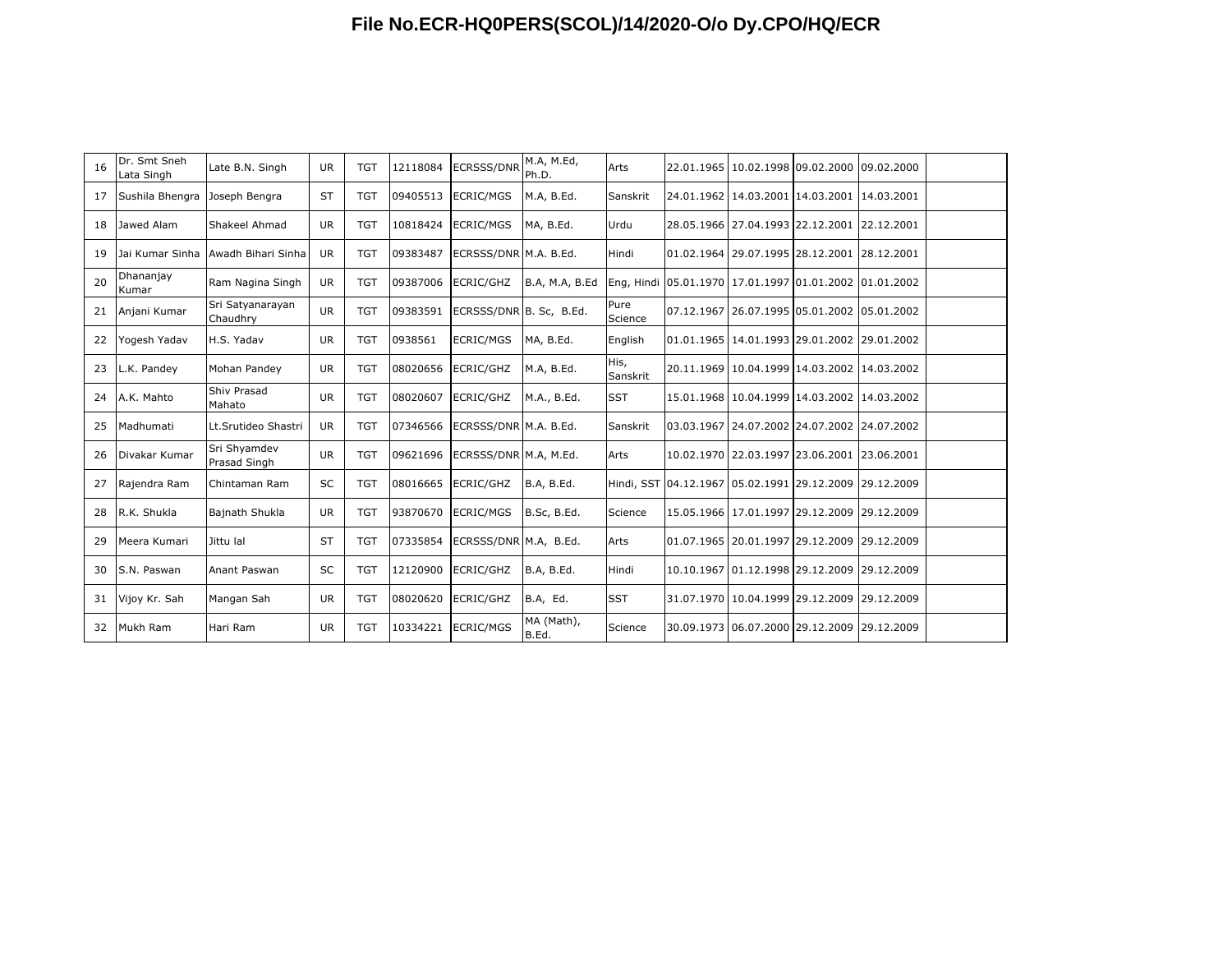| 33 | G.P. Choudhary         | Gaya<br>Pd.Choudharv     | <b>UR</b> | <b>TGT</b> | 07346645 | ECRSSS/DNR B.Sc. B.Ed.   |                              | Science                                |  | 19.02.1972 29.08.2000 29.12.2009 29.12.2009        |                                             |                                                          |
|----|------------------------|--------------------------|-----------|------------|----------|--------------------------|------------------------------|----------------------------------------|--|----------------------------------------------------|---------------------------------------------|----------------------------------------------------------|
| 34 | Anil Kumar<br>Dwivedi  | P.N. Dwivedi             | <b>UR</b> | <b>TGT</b> | 10905200 | ECRIC/GHZ                | <b>B.Sc, M.A,</b><br>B.Ed.   | rny,<br>Chem,                          |  | 15.01.1969 13.08.2001 29.12.2009 29.12.2009        |                                             |                                                          |
| 35 | Sunil Kumar<br>Singh   | Lt. Ramyash Singh        | <b>UR</b> | <b>TGT</b> | 08027481 | <b>ECRIC/MGS</b>         | <b>B.Sc, M.A,</b><br>B.Ed.   | <b>Mnth</b><br>Chem,<br>M <sub>0</sub> |  | 11.03.1971 28.02.2001 29.12.2009 29.12.2009        |                                             |                                                          |
| 36 | H.N. Yadav             | Lt. Tej Narayan<br>Yadav | <b>UR</b> | <b>TGT</b> | 08027523 | ECRIC/GHZ                | M.A (Geo),<br>B.Ed.          | Geo, His,<br>Soc.                      |  | 02.01.1968 21.03.2001 29.12.2009 29.12.2009        |                                             |                                                          |
| 37 | Ram Singar<br>Yadav    | Tribhuwan Yadav          | <b>UR</b> | <b>TGT</b> | 10905250 | <b>ECRIC/MGS</b>         | M.A (His, Pol.<br>Sc), B.Ed. | His, Eng.                              |  | 03.01.1967 03.03.2001 29.12.2009 29.12.2009        |                                             |                                                          |
| 38 | M.K. Thakur            | Pashupati Nath<br>Thakur | UR.       | <b>TGT</b> | 09411288 | ECRSSS/DNR B.Sc, B.Ed.   |                              | Physics                                |  | l03.03.1972   07.02.2002   29.12.2009   29.12.2009 |                                             |                                                          |
| 39 | Vijay Kumar<br>Singh   | Sri Devdayal Singh       | <b>UR</b> | <b>TGT</b> | 07351410 | ECRSSS/DNR               | M.Sc.(phy)<br>B.T, B.Ed.     | Pure<br>Science                        |  | 14.02.1970 10.04.2002 29.12.2009 29.12.2009        |                                             |                                                          |
| 40 | Sudha Sinha            | B.P. Sinha               | <b>UR</b> | <b>TGT</b> | 10334233 | ECRSSS/DNR M.A, B.Ed.    |                              | Arts                                   |  | 07.03.1971 14.07.2000 29.12.2009 29.12.2009        |                                             |                                                          |
| 41 | Sanjiy Kumar           | Sri Anal K.Das           | <b>SC</b> | <b>TGT</b> | 00600037 | <b>ECRSSS/DNR</b>        | M.A.(Eng.Lit.)<br>& B.Ed.    | English                                |  |                                                    |                                             | 22.05.1976 15.04.2006 25.04.2018 25.04.2018 ORT from DLW |
| 42 | Girija Kumari          | Sri Deo C. Ram           | <b>SC</b> | <b>TGT</b> | 11120575 | <b>ECRSSS/DNR</b>        | M.A.(Eco &<br>Eng), B.Ed     | Hindi                                  |  |                                                    | 19.07.1969 02.08.1995 28.12.2010 06.03.2019 | ORT from JMP                                             |
| 43 | S.K. Ojha              | Bhagwan Ojha             | <b>UR</b> | <b>TGT</b> | 09580177 | <b>ECRIC/MGS</b>         | B.Com, B.Ed.                 | Arts                                   |  | 22.06.1969 04.12.1998 04.12.1998                   | 29.10.2020                                  |                                                          |
| 44 | Puspa Pandey           | Brajendra<br>Kr.Pandev   | <b>UR</b> | <b>TGT</b> | 24002051 | ECRSSS/DNR BA, MA, B Ed. |                              | Hindi                                  |  | 05.04.1965 18.12.2008 18.12.2008                   | 29.10.2020                                  |                                                          |
| 45 | <b>Balbant Prakash</b> | Arun Kumar<br>Sharma     | <b>UR</b> | <b>TGT</b> | 07001800 | ECRIC/GHZ                | MA(Eco), B.Ed                | Arts                                   |  | 05.01.1980 26.04.2007 12.09.2012                   | 29.10.2020                                  |                                                          |
| 46 | Gayatri Kumari         | Late Deo Chandra<br>Ram  | <b>SC</b> | <b>TGT</b> | 07332701 | ECRSSS/DNR M.A. B.Ed.    |                              | Social Sc.                             |  | 01.07.1968 30.08.1993 30.08.1993 29.10.2020        |                                             |                                                          |
| 47 | Dinesh Kumar<br>Verma  | Kashi Ram Verma          | <b>SC</b> | <b>TGT</b> | 05841501 | <b>ECRIC/MGS</b>         | BSc, M.Sc, B.Ed              | Pure<br>Science                        |  | 15.01.1971 01.11.1995 11.07.2011                   | 29.10.2020                                  |                                                          |

**Total- 47 (Only Forty Seven)**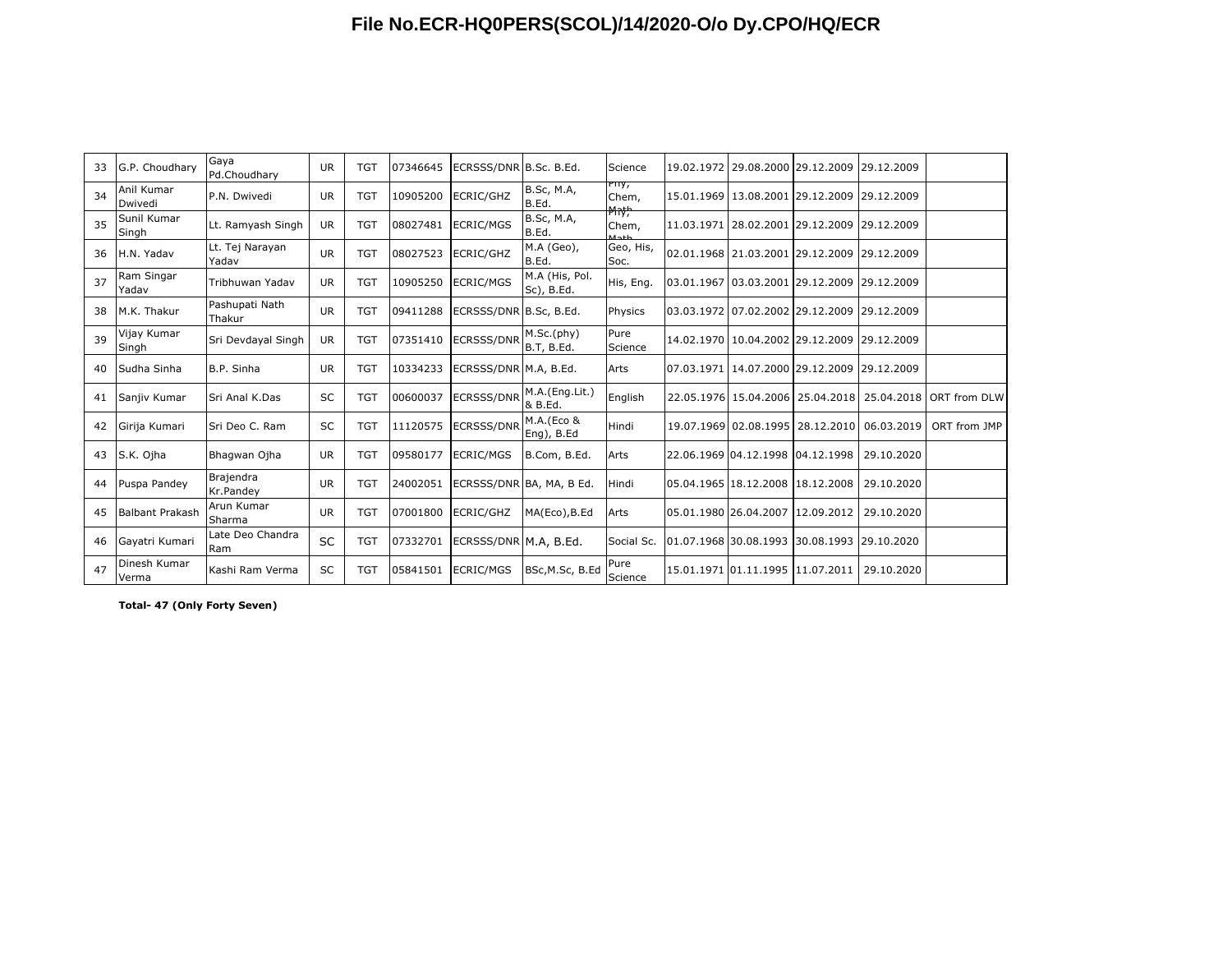|                | Unit: HQ/HJP<br><b>Deptt.- Personnel</b> |                                  |           |            |          | Seniority List as on 01.01.2022<br>Design. - Primary Teacher<br>7th Pay Matrix Level-6 |                              |     | Per.<br>38                       | Sanctioned Strength<br>Tem/WC<br>0 | Total<br>38    |         |
|----------------|------------------------------------------|----------------------------------|-----------|------------|----------|----------------------------------------------------------------------------------------|------------------------------|-----|----------------------------------|------------------------------------|----------------|---------|
| ρò.<br>ທ່      | (Sri/Smt/Miss)<br>Name                   | Father's Name<br>(S/Sri)         | Community | Design     | P.F. No. | Place of Working                                                                       | Educational<br>Qualification | BOG | DOA                              | Date of entry of<br>Present Grade  | Seniority Date | Remarks |
| 1              | Rama Pandey                              | <b>Arvind Pandev</b>             | <b>UR</b> | <b>PRT</b> | 07332737 | ECRSSS/DNR B.A, B.T.                                                                   |                              |     | 10.06.1968 01.05.1993 01.05.1993 |                                    | 01.05.1993     |         |
| 2              | Smt. Gitika<br>Gunjan                    | Devbhushan<br>Eshvar             | <b>UR</b> | PRT        | 07335908 | <b>ECRSSS/DNR</b>                                                                      | B.Sc.(Bio),<br>BT            |     | 28.09.1967 27.07.1995 27.07.1995 |                                    | 27.07.1995     |         |
| 3              | Smt. Puspa Singh Prabhesh Singh          |                                  | <b>UR</b> | <b>PRT</b> | 10309086 | RIC/MGS                                                                                | B.A, BTC.                    |     | 15.08.1968 22.07.1995 22.07.1995 |                                    | 22.07.1995     |         |
| 4              | Bishvanath Oraon Bigana Oraon            |                                  | ST        | <b>PRT</b> | 08018364 | <b>ECRIC/GHZ</b>                                                                       | B.A, BTC                     |     | 07.03.1964 13.09.1995 13.09.1995 |                                    | 13.09.1995     |         |
| 5              | Md. Sartaj Alam                          | M.M.Alam                         | UR.       | <b>PRT</b> | 09385599 | <b>ECRIC/GHZ</b>                                                                       | M.A.(Urdu),<br>B.Ed.         |     | 15.11.1966 26.04.1996 26.04.1996 |                                    | 26.04.1996     |         |
| 6              | Sidhant Kumar                            | Kam<br>Singhason<br><b>Cinak</b> | <b>UR</b> | <b>PRT</b> | 09387109 | ECRSSS/DNR M.Sc, JBT                                                                   |                              |     | 08.01.1968 17.01.1997 17.01.1997 |                                    | 17.01.1997     |         |
| $\overline{7}$ | Smt. Manorama<br>Kumari Roy              | Late<br>Ramnandan Rai            | SC        | <b>PRT</b> | 07336664 | ECRSSS/DNR B.A, BT                                                                     |                              |     | 22.01.1970 28.01.1997 28.01.1997 |                                    | 28.01.1997     |         |
| 8              | N.K.P. Rai                               | Bimal Pd.<br>Yadav               | <b>UR</b> | PRT        | 9387043  | ECRSSS/DNR M.Sc, B.Ed.                                                                 |                              |     |                                  | 22.07.1966 17.01.1997 17.01.1997   | 17.01.1997     |         |
| 9              | R.K. Singh                               | B. Ram                           | <b>UR</b> | PRT        | 09386993 | <b>ECRIC/MGS</b>                                                                       | MA, B.Ed.                    |     |                                  | 01.01.1963 21.01.1997 21.01.1997   | 21.01.1997     |         |
| 10             | Chandra Shekhar<br>Prasad                | Ramanand Ray                     | SC        | <b>PRT</b> | 07335830 | ECRSSS/DNR B.A, B.T.                                                                   |                              |     |                                  | 06.02.1968 16.01.1997 16.01.1997   | 16.01.1997     |         |
| 11             | S.P. Singh                               | Nageshwar<br>Singh               | <b>UR</b> | PRT        | 16426710 | RIC/MGS                                                                                | MA, B.Ed.                    |     | 01.06.1965 13.02.1997 13.02.1997 |                                    | 13.02.1997     |         |
| 12             | Jitendra Prasad                          | J.Prasad                         | <b>UR</b> | <b>PRT</b> | 734050   | ECRSSS/DNR B.A, B.Ed.                                                                  |                              |     | 15.01.1965 23.05.1998 23.05.1998 |                                    | 23.05.1998     |         |
| 13             | Smt. Anita Devi                          | Sri Rambabu<br>Ray               | <b>UR</b> | PRT        | 09395404 | ECRSSS/DNR I.A, BT                                                                     |                              |     | 24.09.1965 01.07.1998 01.07.1998 |                                    | 01.07.1998     |         |
| 14             | Smt. Minnu<br>Kumari                     | SП<br>Kaushlendra<br>Kumar Dam   | UR.       | <b>PRT</b> | 09395398 | ECRSSS/DNR B.A, B.Ed.                                                                  |                              |     | 16.03.1966 15.12.1998 15.12.1998 |                                    | 15.12.1998     |         |
| 15             | Jitendra Kr. Jitkar Lt. Nagina Ray       |                                  | <b>UR</b> | PRT        | 09395350 | ECRIC/GHZ                                                                              | I.Sc, JBT                    |     |                                  | 15.08.1963 01.12.1998 01.12.1998   | 01.12.1998     |         |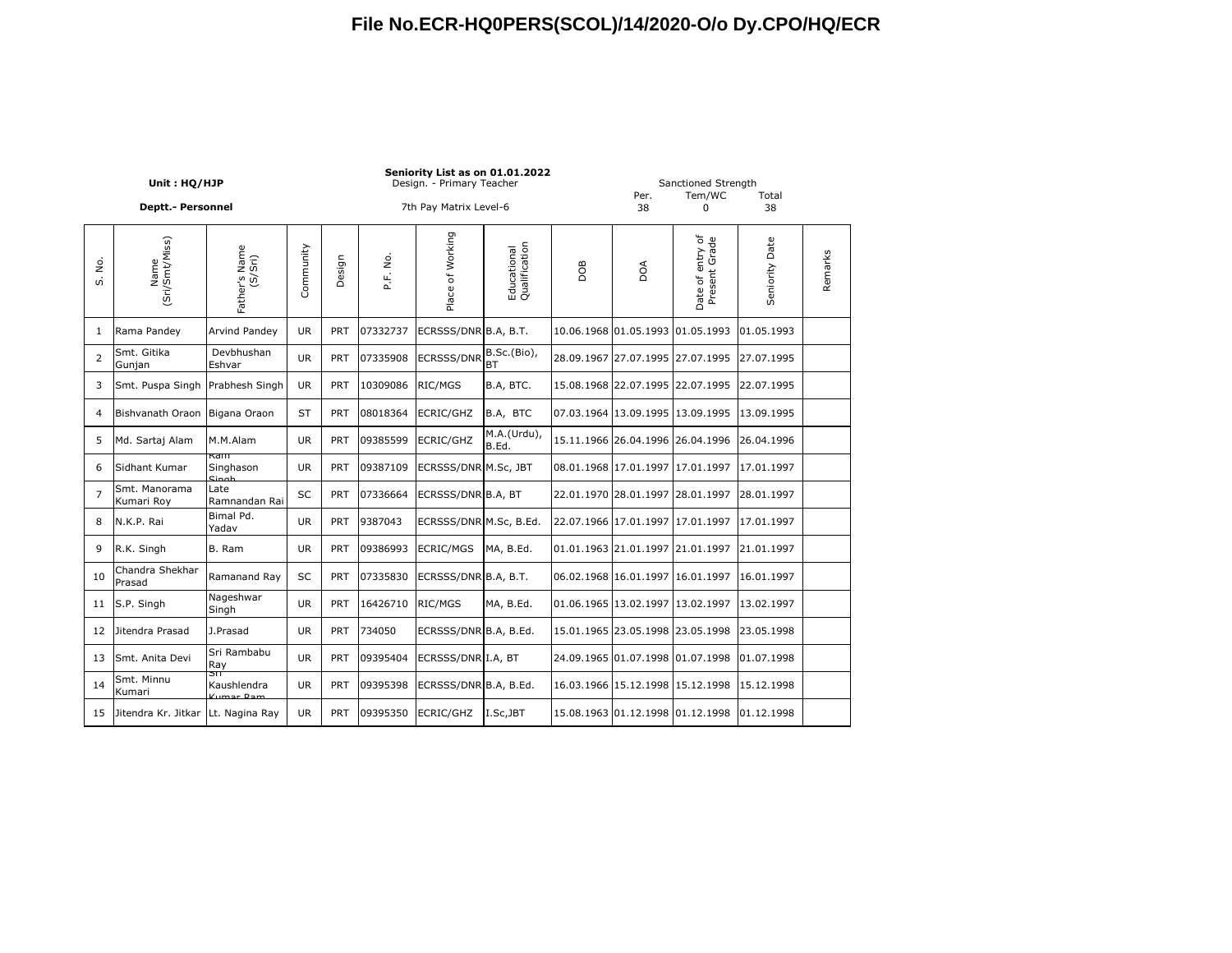| 16 | P.C. Priyadarshi         | Late R. Prasad                                  | SC        | PRT        | 08020644 | ECRIC/MGS               | B.A, BTC.                  |            | 01.12.1969 10.04.1999            | 10.04.1999 | 10.04.1999 |     |
|----|--------------------------|-------------------------------------------------|-----------|------------|----------|-------------------------|----------------------------|------------|----------------------------------|------------|------------|-----|
| 17 | Anshumala<br>Kumari      | U.K.Singh                                       | <b>UR</b> | PRT        | 07344594 | ECRSSS/DNR M.A, B.Ed.   |                            |            | 16.01.1964 28.05.1999 28.05.1999 |            | 28.05.1999 |     |
| 18 | A. K. Singh              | Maniit Singh                                    | <b>UR</b> | <b>PRT</b> | 12123043 | ECRIC/MGS               | B.A. B.Ed.                 |            | 18.01.1965 13.07.1999 13.07.1999 |            | 13.07.1999 |     |
| 19 | Sunil Kumar              | Suryadeo<br>Mishra                              | <b>UR</b> | PRT        | 07344582 | ECRSSS/DNR M.A, B. Ed.  |                            |            | 01.06.1965 28.05.1999 28.05.1999 |            | 28.05.1999 |     |
| 20 | Smt. Renuka<br>Kumari    | Late Rajendra<br>Prasad                         | <b>UR</b> | <b>PRT</b> | 12123031 | ECRSSS/DNR B.A, BT      |                            |            | 02.05.1966 15.07.1999 15.07.1999 |            | 15.07.1999 |     |
| 21 | Anita Kumari             | Alok Ranjan                                     | <b>UR</b> | PRT        | 10331682 | ECRIC/GHZ               | I.A, BTC                   |            | 21.06.1972 08.06.1999 08.06.1999 |            | 08.06.1999 |     |
| 22 | Kumari Sunita            | Sukhdeo<br>Paswan                               | <b>SC</b> | <b>PRT</b> | 9395362  | ECRSSS/DNR I.A, JBT     |                            |            | 01.07.1970 30.06.1999 30.06.1999 |            | 30.06.1999 |     |
| 23 | Naresh Prased            | Prem Mandal                                     | <b>UR</b> | PRT        | 08027470 | <b>ECRIC/GHZ</b>        | M.Sc, B.Ed.                | 31.07.1964 | 28.02.2001                       | 28.02.2001 | 28.02.2001 |     |
| 24 | Umesh Pandey             | Awadhesh<br>Pandey                              | <b>UR</b> | <b>PRT</b> | 09411290 | ECRSSS/DNR B.A. B.Ed.   |                            | 12.06.1974 | 08.02.2002                       | 08.02.2002 | 08.02.2002 |     |
| 25 | T. Igbal                 | Late A. Rehman                                  | <b>UR</b> | <b>PRT</b> | 10302864 | ECRSSS/DNR M. Sc, B.Ed. |                            |            | 06.01.1965 06.04.1989 21.06.2001 |            | 21.06.2001 |     |
| 26 | Abhay Kumar<br>Upadhyay  | Ram Nandan<br>Choudhary                         | <b>UR</b> | PRT        | 09411847 | <b>ECRIC/MGS</b>        | M.Sc, B.Ed,<br>M.Ed, Ph.D  |            | 25.12.1964 15.04.2002 15.04.2002 |            | 15.04.2002 |     |
| 27 | Ram Bachan<br>Prasad     | Bishwanath<br>Prasad                            | <b>UR</b> | <b>PRT</b> | 09411859 | ECRIC/MGS               | <b>B.Sc, M.A,</b><br>B.Ed. |            | 06.02.1973 17.04.2002 17.04.2002 |            | 17.04.2002 |     |
| 28 | Smt. Anupam<br>Sriwastav | Sri Ganga<br>Prasad                             | <b>UR</b> | PRT        | 10334014 | <b>ECRMS/DNR</b>        | M.A, B.Ed.                 |            | 05.12.1965 06.02.2000 06.02.2000 |            | 06.02.2000 |     |
| 29 | B.K. Verma               | N.K.P. Verma                                    | <b>UR</b> | PRT        | 02708498 | RMP/MGS                 | M. Sc, B.Ed.               |            | 03.02.1972 18.06.2003 18.06.2003 |            | 18.06.2003 |     |
| 30 | Dr. Smt Anju             | <b>SIL NHSHII</b> d<br>Nandan Prasad<br>$Cinh-$ | <b>UR</b> | <b>PRT</b> | 0734581  | <b>ECRSSS/DNR</b>       | M.A.B.Ed &<br>P.Hd.        |            | 05.03.1962 01.07.1999 08.07.2008 |            | 08.07.2008 |     |
| 31 | Anita Sundaram           | Doodh Nath                                      | <b>SC</b> | <b>PRT</b> | N0000178 | RMP/MGS                 | MA, B.Ed                   |            | 02.05.1970 09.01.2009 09.01.2009 |            | 09.01.2009 |     |
| 32 | Pramod kumar<br>Singh    | Lt.Krishna<br>Nandan Singh                      | <b>UR</b> | <b>PRT</b> | 23003380 | ECRIC/GHZ               | MSc(Che),<br>B.Ed          |            | 26.03.1971 11.12.2006 11.12.2006 |            | 18.04.2011 | ORT |
| 33 | Vijay Shekhar<br>Prakash | S.P.Singh                                       | <b>UR</b> | PRT        | 11050027 | ECRSSS/DNR MA, B.Ed     |                            |            | 05.01.1972 18.08.1995 18.08.1995 |            | 02.01.2012 |     |
| 34 | Sanjay k. Mahto          | Ram Lakhan<br>Mahto                             | <b>UR</b> | <b>PRT</b> | 23005773 | ECRIC/GHZ               | M.Sc(Chem)<br>M.Ed.        |            | 15.02.1970 12.12.2006 12.12.2006 |            | 12.09.2013 | ORT |
|    |                          |                                                 |           |            |          |                         |                            |            |                                  |            |            |     |

**Total- 34 PRTs (only Thirty Four)**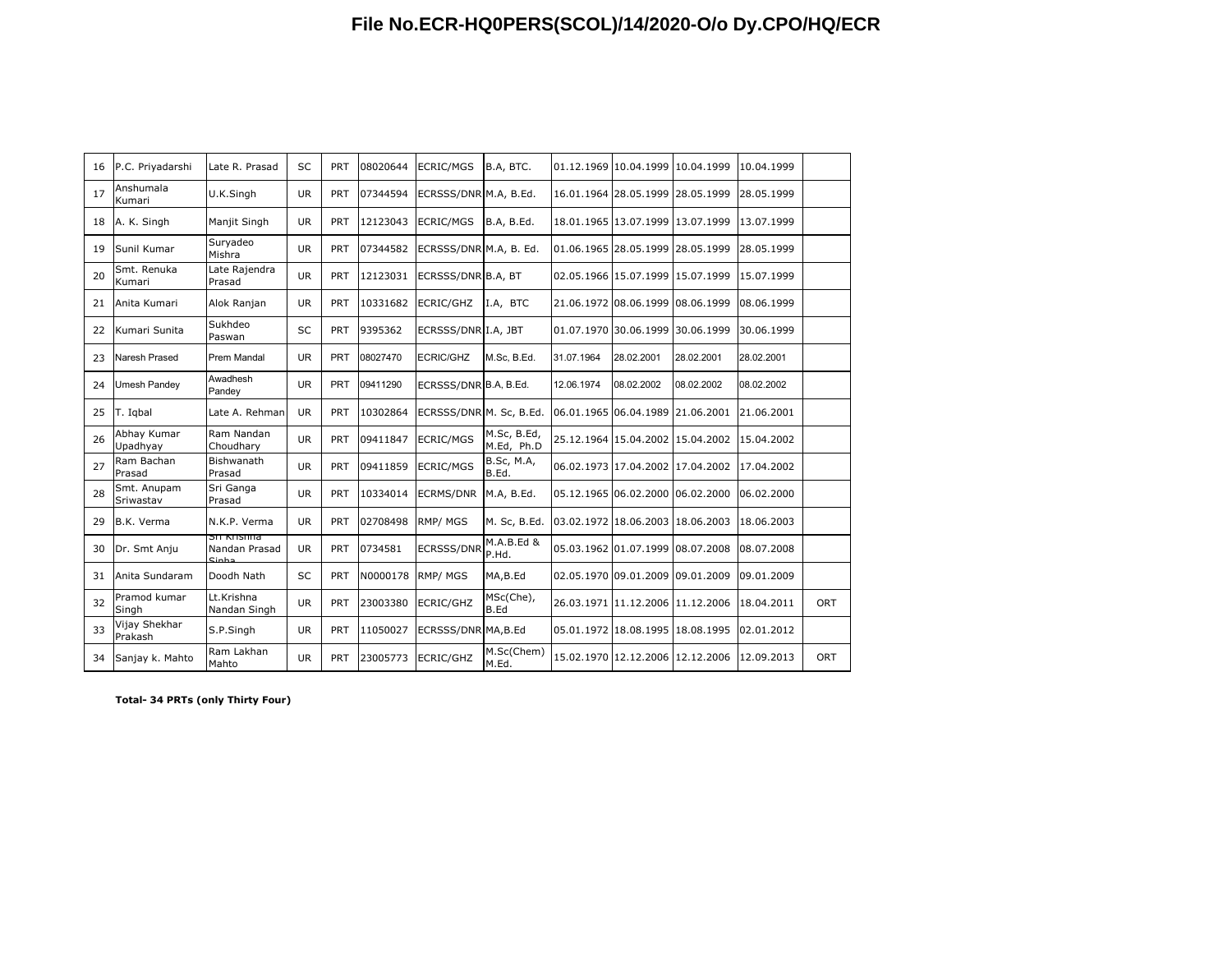#### **Seniority List as on 01.01.2022**

|         | Unit: HQ/HJP             |                          |                    |        |                    | Design. - Librarian    |                                      |             |     |                       | Sanctioned Strength                       |           |         |
|---------|--------------------------|--------------------------|--------------------|--------|--------------------|------------------------|--------------------------------------|-------------|-----|-----------------------|-------------------------------------------|-----------|---------|
|         |                          |                          |                    |        |                    |                        |                                      |             |     | Per.                  | Tem/WC                                    | Total     |         |
|         | <b>Deptt.- Personnel</b> |                          |                    |        |                    | 7th Pay Matrix Level-7 |                                      |             |     |                       |                                           |           |         |
| å<br>ທ່ | Miss)<br>ທັ<br>(Sri)     | Father's Name<br>(S/Sri) | nity<br>⊐<br>Commu | Design | g<br>눈             | Working<br>৳<br>Place  | tior<br>Educational<br>Qualification | ゼ<br>Subjer | DOB | ð                     | ் சூ<br>한 불<br>৳<br>Φ<br>Date<br>$\Omega$ | ate<br>ශී | Remarks |
|         | 1 Kumar Anurag           | Laliteshwar Lal<br>Das   | <b>UR</b>          | Lib    | 27424000936 HS/JAJ |                        | MA (His), MLI<br>Sc. DipT            | $\cdots$    |     | 01.07.1977 02.01.2008 | 02.01.2008 02.01.2008                     |           |         |

#### **Total - 01 Librarians (Only One)**

|         | Seniority List as on 01.01.2022 |                          |           |        |                 |                                   |                              |         |                       |      |                                                                             |                   |         |  |
|---------|---------------------------------|--------------------------|-----------|--------|-----------------|-----------------------------------|------------------------------|---------|-----------------------|------|-----------------------------------------------------------------------------|-------------------|---------|--|
|         | Unit: HQ/HJP                    |                          |           |        |                 | Design. - Music Teacher           |                              |         |                       |      | Sanctioned Strength                                                         |                   |         |  |
|         | <b>Deptt.- Personnel</b>        |                          |           |        |                 | 7th Pay Matrix Level-2            |                              |         |                       | Per. | Tem/WC                                                                      | Total             |         |  |
| å<br>ທ່ | Name<br>(Sri/Smt/Miss)          | Father's Name<br>(S/Sri) | ommunity  | Design | ė,<br>퍞         | Working<br>$\mathcal{P}$<br>Place | Educational<br>Qualification | Subject | DOB                   | DОД  | ntry of<br>Grade<br>$\overline{\mathbf{v}}$<br>sent<br>৳<br>Date<br>تة<br>ط | Date<br>Seniority | Remarks |  |
|         | Shivendra Kumar                 | Shyam<br>Narayan Singh   | <b>UR</b> | Music  | Teache 09519543 | ECRIC/<br><b>IDDU</b>             | 12th                         | Arts    | 04.09.1983 25.08.2006 |      | 25.08.2006 25.08.2006                                                       |                   |         |  |

**Total - 01 Music Teacher (Only One)**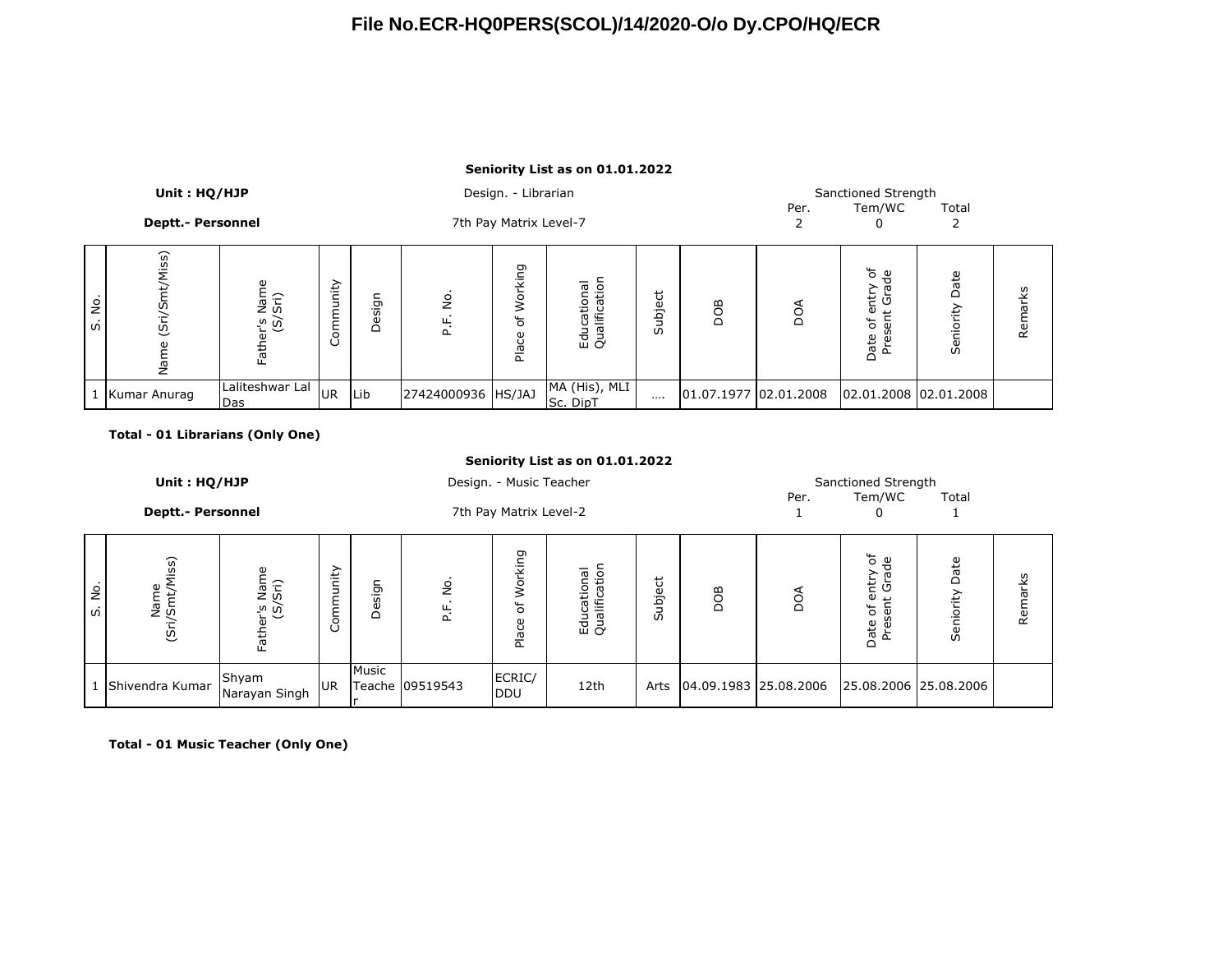#### **Seniority List as on 01.01.2022**

|         | Unit: HQ/HJP             |                               |           |                    |                   | Design. - Assitt. Mistress |                              |     | Per. | Sanctioned Strength<br>Tem/WC                     | Total             |         |
|---------|--------------------------|-------------------------------|-----------|--------------------|-------------------|----------------------------|------------------------------|-----|------|---------------------------------------------------|-------------------|---------|
|         | <b>Deptt.- Personnel</b> |                               |           |                    |                   | 7th Pay Matrix Level-6     |                              |     | 5    |                                                   | 5                 |         |
| ė.<br>w | Name<br>(Sri/Smt/Miss)   | ier's Name<br>(S/Sri)<br>Fath | Community | Design             | <br>2<br>نم<br>نم | Working<br>Ⴆ<br>Place      | Educational<br>Qualification | BOG | DОД  | entry of<br>t Grade<br>sent<br>ჼႣ<br>Date<br>Pres | Date<br>Seniority | Remarks |
|         | 1 Smt. Rajmani Gehlot    | R.C. Singh                    |           | SC Asstt. Mistress | 10314880          | ECRIC/DDU                  | MA, PTT                      |     |      | 15.05.1968 27.08.1993 27.08.1993 27.08.1993       |                   |         |
|         | 2 Rekha Kumari           | Ram<br>Narayan                | UR.       | Asstt. Mistress    | 07339318          | ECRS.S.S.DNR I.A, JBT      |                              |     |      | 12.05.1969 19.03.1998 19.03.1998 19.03.1998       |                   |         |
|         | 3   Mrs. A. R. Siddiqi   | Md R.M.<br>Siddiqui           |           | UR Asstt. Mistress | 10319098          | ECRIC/DDU                  | M. Sc (math),<br>B.Ed.       |     |      | 25.02.1968 20.07.1995 20.07.1995 20.07.1995       |                   |         |
|         | 4 Nazma Khanam           | Md. Nizam<br>Khan             | <b>UR</b> | Asstt. Mistress    | 07356286          | ECRS.S.S.DNR   M.Sc, B.Ed. |                              |     |      | 03.08.1966 20.01.2003 20.01.2003 20.01.2003       |                   |         |
|         | 5 Smt. Pushpa Kumari     | S.C. Prasad                   | UR        | Asstt. Mistress    | 12558801          | ECRS.S.S.DNR   B.Sc, B.Ed. |                              |     |      | 25.06.1974 25.10.2002 25.10.2002 25.10.2002       |                   |         |

**Total-5 Assistt. Mistress (Only Five)**